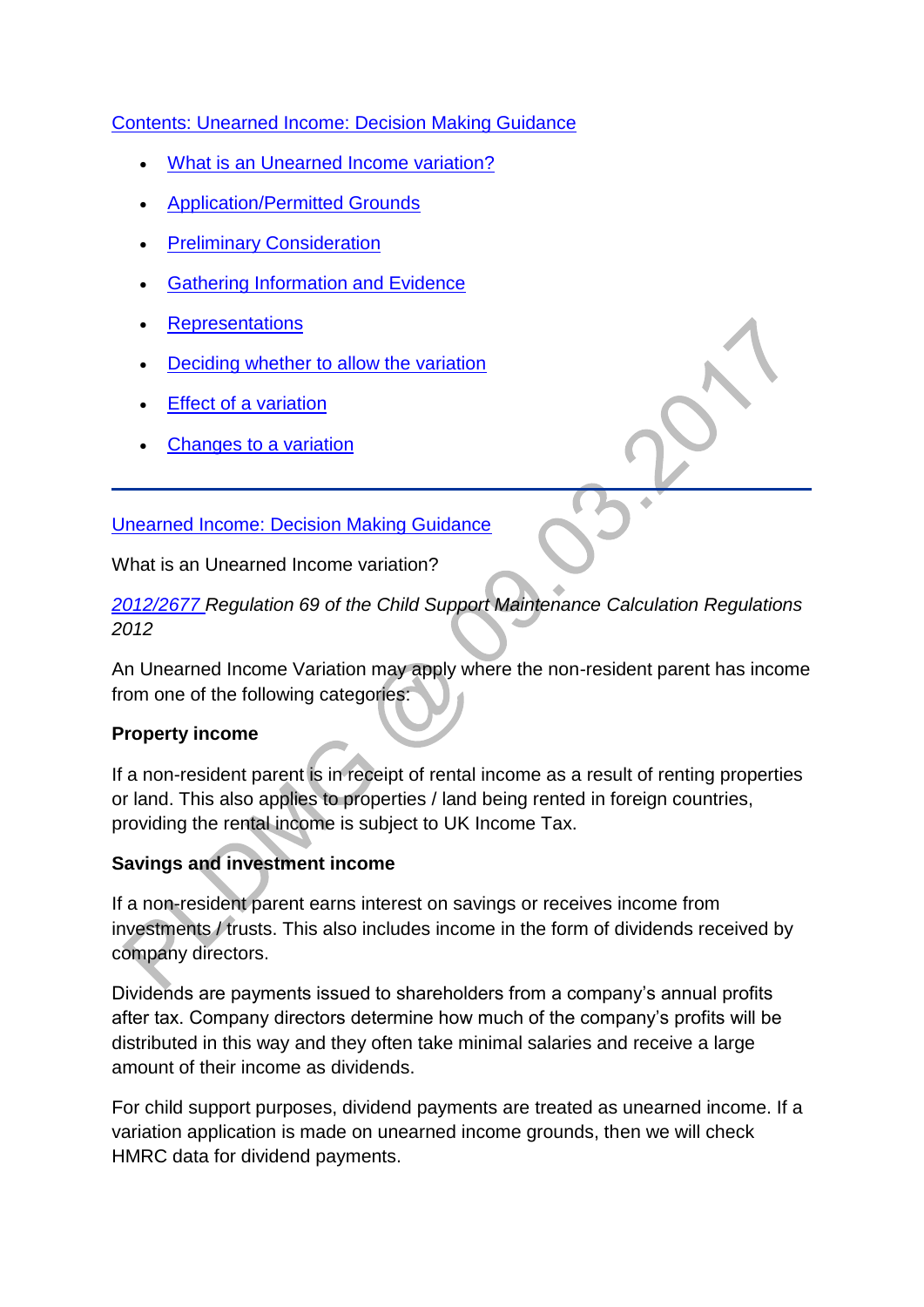### **Miscellaneous income**

This captures a small minority of income types that do not fall into the other income categories, for example: casual earnings from one-off jobs, or late payments received for a business that is no longer active.

Unearned income can broadly be recognised as any form of taxable income that is not taken into account in the maintenance calculation.

**IMPORTANT NOTE:** Any unearned income figure must always be based on evidence for a complete tax year. This is because a **taxable** income figure must be identified and this will not be possible until the end of a full tax year.

[Return to contents](http://np-cmg-sharepoint.link2.gpn.gov.uk/sites/policy-law-and-decision-making-guidance/Pages/Variations/Additional%20Income/Unearned-income.aspx#OverviewContents)

### [Unearned Income: Decision Making Guidance: Application / Permitted Grounds](http://np-cmg-sharepoint.link2.gpn.gov.uk/sites/policy-law-and-decision-making-guidance/Pages/Variations/Additional%20Income/Unearned-income.aspx)

For a variation application to be considered, applicants must state a permitted ground, or provide enough information for you to identify the appropriate ground.

Where a non-resident parent has income from gambling activities (e.g. a professional poker player), that income cannot be taken into account for the purposes of Child Support.

As a source of income that is not earned from self-employment, it will not be declared to HMRC as such, so is not a factor in any Historic Income considerations. Where applicable consider whether variation under 'interests on savings' (see guidance below) can be used.

### **Unearned income: permitted grounds**

Some applicants may be aware of the variations scheme, and specifically ask for a variation, stating the grounds on which they wish to apply. In other cases a parent with care may call you to query that the maintenance calculation does not reflect the non-resident parent's actual income.

# **Example:**

'It isn't fair that they only have to pay this amount, I know they get money from renting out properties'.

In these circumstances, you should try to establish whether the non-resident parent's income would fall within the grounds for an unearned income variation. If so, you should advise the applicant of the variations scheme and explain the process to them.

### [Return to contents](http://np-cmg-sharepoint.link2.gpn.gov.uk/sites/policy-law-and-decision-making-guidance/Pages/Variations/Additional%20Income/Unearned-income.aspx#OverviewContents)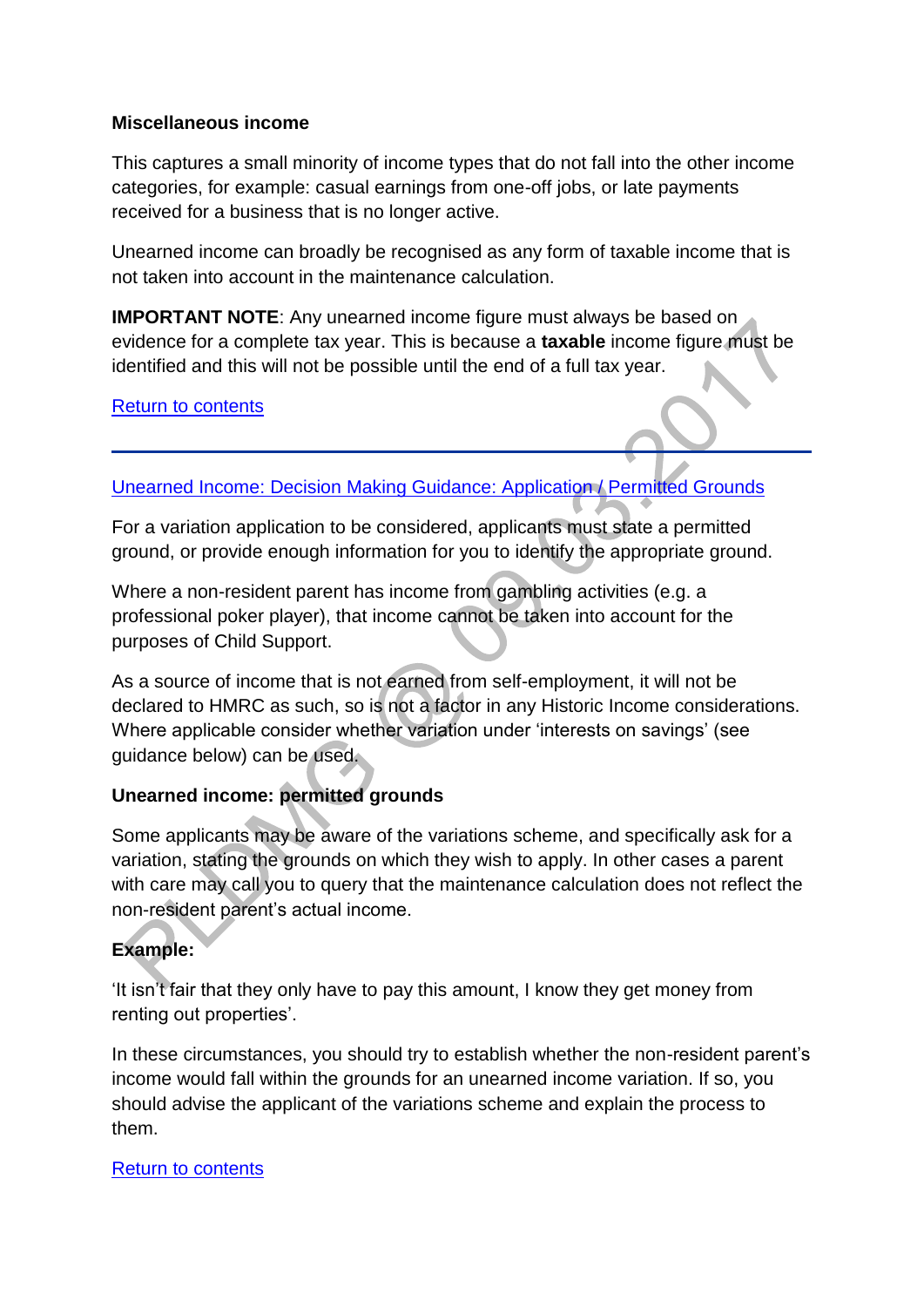# [Unearned Income: Decision Making Guidance: Preliminary Consideration](http://np-cmg-sharepoint.link2.gpn.gov.uk/sites/policy-law-and-decision-making-guidance/Pages/Variations/Additional%20Income/Unearned-income.aspx)

Once an application has been accepted, it must be given preliminary consideration.

Preliminary consideration is an initial sifting process, which allows applications with no prospect of success to be filtered out at the earliest opportunity. This is not intended to be a significant barrier to prevent parents applying.

If an application is made on multiple grounds, then preliminary consideration is applied to each ground individually. Only the ground(s) that fail preliminary consideration would be rejected on this basis. Any other ground(s) can be taken forward.

### **Fact based reasons for rejection**

An application should be rejected immediately if any of the following apply:

- The non-resident parent's gross weekly income is the capped amount (£3000) per week)
- The amounts claimed do not meet the threshold
- A default maintenance decision (DMD) is in force;
- The non-resident parent is liable to pay the flat rate or nil rate because they or their partner are in receipt of certain benefits.

### **Discretionary reasons for rejection: general**

Applications may also be rejected if you consider that the applicant has:

- Not stated a ground or provided enough information for you to identify a ground
- Stated a ground, but has not provided any facts to support that ground or justify further enquiries
- Stated a ground and provided facts, but those facts do not fit that ground or any alternative ground

### **Unearned income: discretionary reasons for rejection**

For the ground to be identified, the applicant must confirm:

- The type of unearned income that the non-resident parent receives (e.g. is it dividend income or income from properties?)
- The period the application relates to (e.g. past, present or future). This will be helpful if you take an application forward where there is no HMRC data.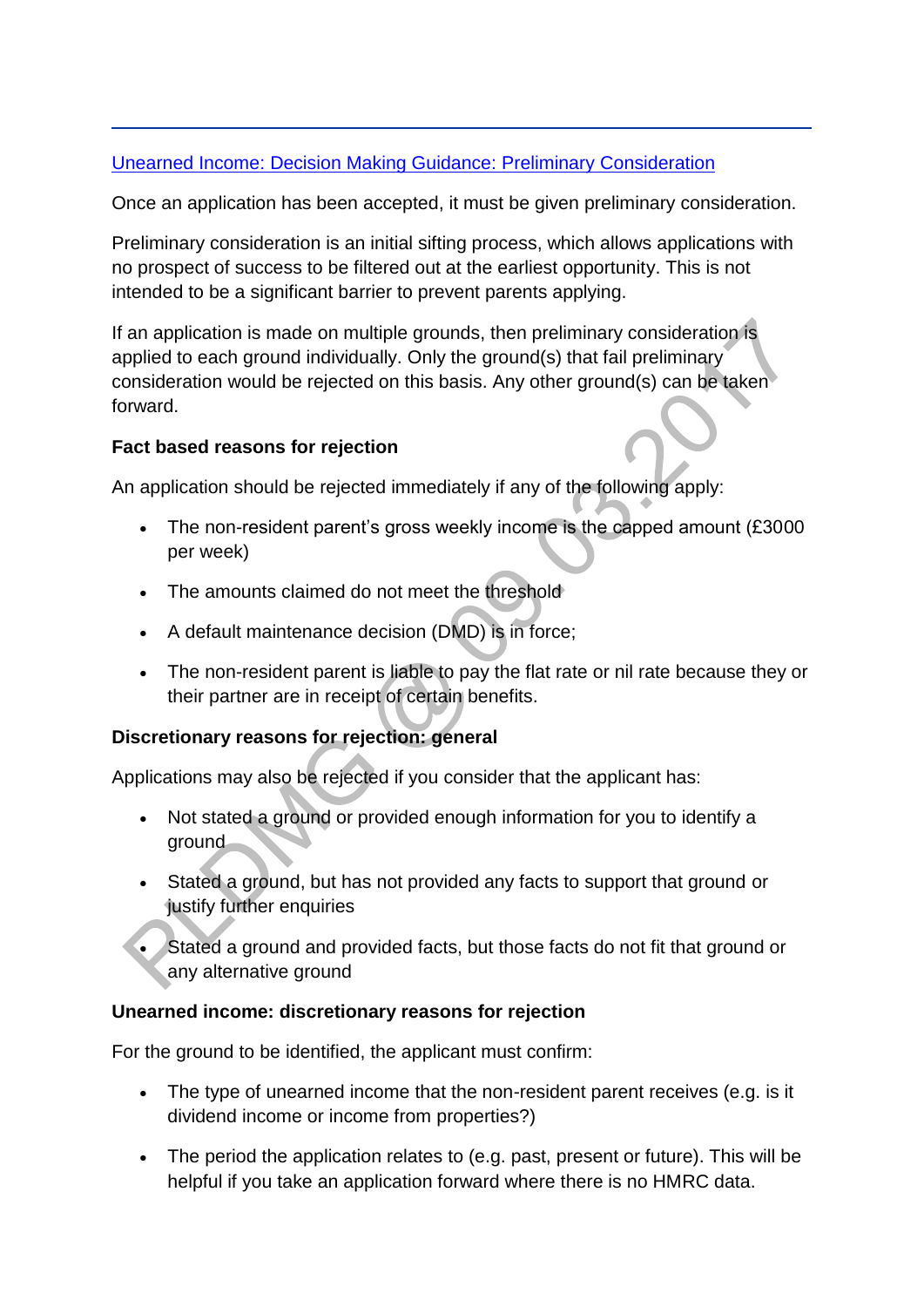If the parent with care has applied:

• How they know about the non-resident parent's unearned income. This information must be provided, so you can be satisfied that the application is not spurious / speculative.

However, remember that unearned income applications are based on the nonresident parent's income. A parent with care therefore cannot be expected to have all the evidence needed to support their application. For parent with care applications, Section 18 of the Child Maintenance and Other Payments Act 2008 places a duty on the CMG to consider any further information or evidence that is available to it, and to take steps to obtain this information, if it is satisfied that it might affect its decision on whether to agree to a variation.

### **Example of a satisfactory statement:**

'My ex-partner is the Director of his company and has been for the past ten years. He has a known history of drawing dividends.'

### **Example of an unsatisfactory statement:**

'I know my ex-partner has other income coming in because he lives a luxury lifestyle'.

In this situation, there are insufficient facts stated to assure you that this is not a spurious or speculative claim. You should explain this to the parent with care and clarify what type of information is needed.

NOTE: applications based on the non-resident parent's lifestyle cannot be considered. The applicant must specify an income type.

### [Return to content](http://np-cmg-sharepoint.link2.gpn.gov.uk/sites/policy-law-and-decision-making-guidance/Pages/Variations/Additional%20Income/Unearned-income.aspx#OverviewContents)

# [Unearned Income: Decision Making Guidance: Gathering Information and Evidence](http://np-cmg-sharepoint.link2.gpn.gov.uk/sites/policy-law-and-decision-making-guidance/Pages/Variations/Additional%20Income/Unearned-income.aspx)

If the application is not rejected at preliminary consideration, you will need to obtain information and evidence in order to progress.

The first step for an Unearned Income Variation will be to request unearned income details from HMRC. Depending on the outcome of that request, you may need to ask for additional evidence / information from the non-resident parent. If so, you should do this as part of the Representations process.

Use SIEBEL to request the non-resident parent's unearned income figure for the latest available tax year from HMRC. The next action will depend on the information provided.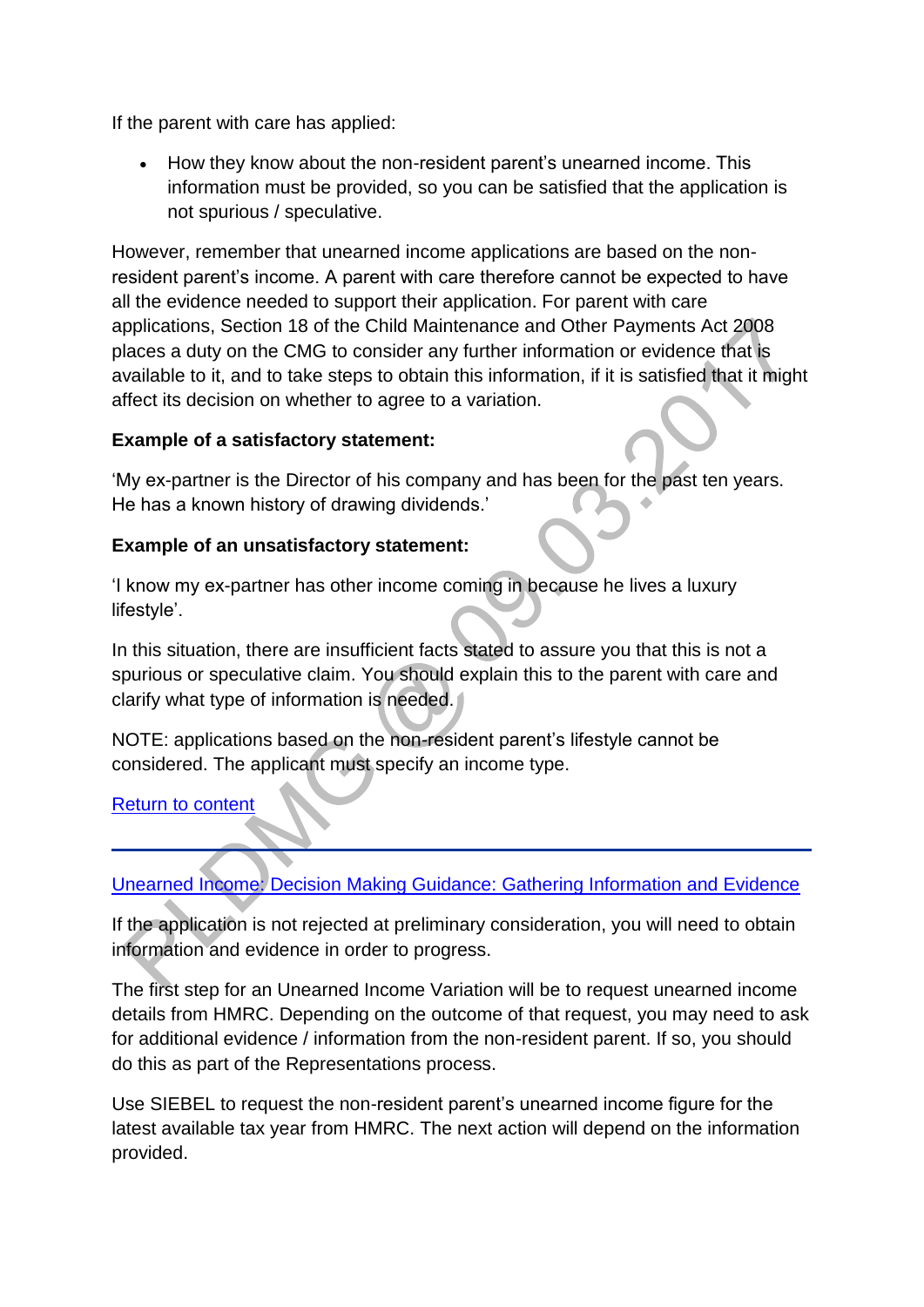# **Understanding HMRC information**

HMRC will only look back to the latest available complete tax year for the nonresident parent.

**NOTE**: the latest available tax year will not necessarily be the latest actual tax year. The 'available' tax year means the last year that HMRC hold complete data for.

- If a positive figure is found, HMRC will provide a breakdown showing the income element for each unearned income category.
- If the non-resident parent has no record of unearned income, HMRC will provide a response stating 'nil income'.
- If there is no record of the non-resident parent on the tax system, HMRC will provide a response stating 'no income details.'

### **Examples**

### **Tax Year: 2013 – 2014**

Savings and Investment income: £12,000

Property Income: £50,000

Miscellaneous Income: Nil

### **Tax Year: 2013 – 2014**

Savings and Investment Income: No income details

Property Income: No income details

Miscellaneous Income: No income details

### **Positive figure for the latest available tax year**

If the income figure obtained is £2500 per year or more, you should proceed with the application and invite representations from the non-resident parent.

# **Nil HMRC figure / figure less than £2,500 / no income details held**

If the response from HMRC states that:

- the unearned income figure is nil; or
- the unearned income figure is below £2500 (the threshold for an Unearned Income Variation); or
- no unearned income details are held / there is no match for the non-resident parent;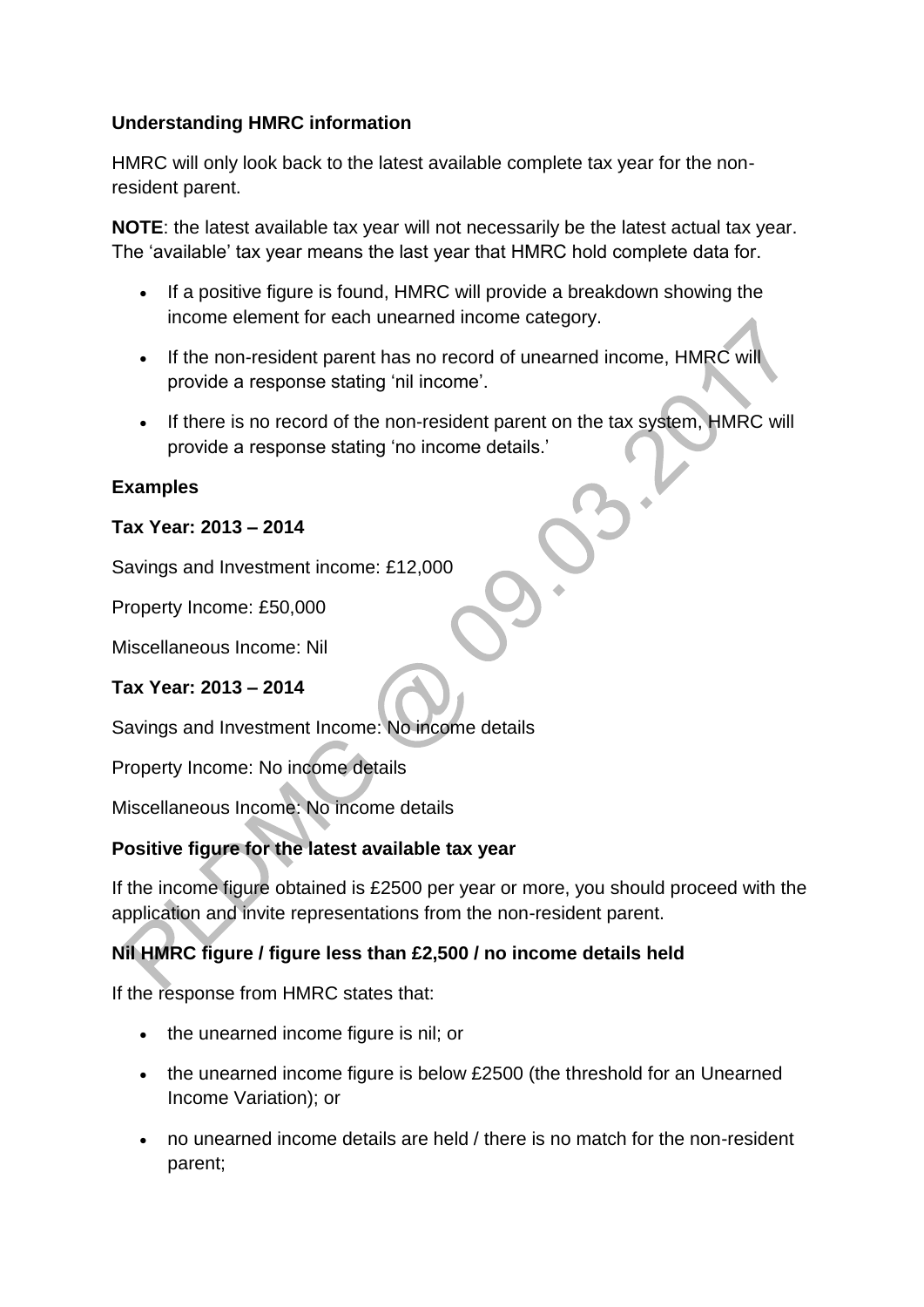you need to consider whether it is appropriate to obtain evidence of Current Unearned Income from the non-resident parent. Refer to the specific guidance below for advice on Savings and Investment cases where the non-resident parent is employed (and therefore may not be required to complete a tax return).

For all other cases, you need to consider whether a more recent complete tax year has passed that the non-resident parent may have evidence for.

REMEMBER: unearned income figures are always based on complete tax years.

- If a more recent complete tax year has not passed, then you should reject the application.
- If a more recent complete tax year has passed then you should proceed with the application.

In these circumstances you should ask the non-resident parent whether they have evidence of their unearned income for the most recent complete tax year. Acceptable evidence for these purposes would be a completed self assessment return.

However, depending on the time of year, the non-resident parent may not have completed this. The guidance below indicates when tax returns must be submitted by. Non-resident parents are not required to have evidence of their unearned income available before these dates. If they state this is the case, you should accept this and reject the application. Refer to the guidance on HMRC tax years and self assessments for an example of this scenario.

# **HMRC tax years and self assessments**

HMRC tax years run from 6 April to 5 April.

Self assessment returns are due by:

- 31 October paper returns;
- 31 January electronic returns.

# **Example**

A parent with care makes an application in September 2014. The current tax year runs from 6 April 2014 to 5 April 2015.

The latest available tax year that HMRC hold a record for is 2012 – 2013. HMRC provide a nil figure for this year. Although this is the latest tax year that HMRC have data for, it is not the most recent complete tax year.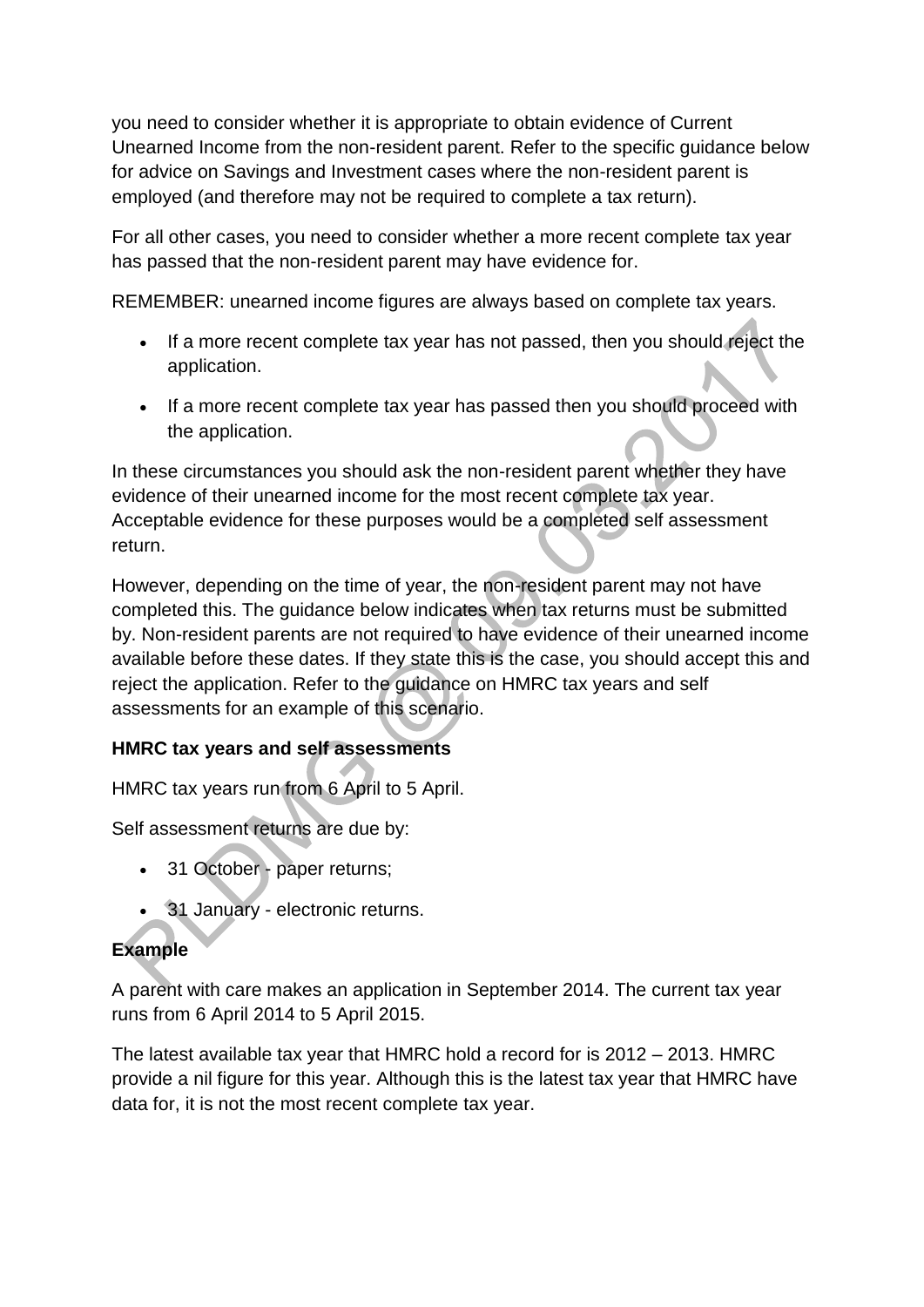The most recent complete tax year is 2013 – 2014. Although the non-resident parent has until 31 January 2014 to submit their self-assessment, they may already have evidence of their taxable profits for that year.

Because a more recent complete tax year has passed, you would ask the nonresident parent for evidence of their Current Income. However, if they state that this is not available yet, you would accept this statement and reject the application.

### **Savings and investment income: employed non-resident parents**

In Savings and Investment cases:

Non-resident parents who are employees (e.g. are not self-employed as well) and are subject to PAYE only, are not required to complete a self-assessment return if their net income from savings or investments is less than £10,000 per year.

This means a non-resident parent may have Savings and Investment income which meets our financial threshold of £2,500, but HMRC will not have any details unless the income exceeds their threshold of £10,000 per year.

If you are satisfied that a non-resident parent may have Savings and Investment income of at least £2,500 per year, you should take the application forward and request evidence from the non-resident parent. Acceptable evidence for these purposes would be up to date statements from their bank / building society or copies of stocks and shares statements.

# **Requesting additional information from applicants**

# *[2012/2677 R](http://www.legislation.gov.uk/uksi/2012/2677)egulation 58 of the Child Support Maintenance Calculation Regulations 2012*

If you need more information / evidence from an applicant in order to proceed with the application, you can ask them to provide this and allow fourteen days for their response. You may allow additional time if you are satisfied it is reasonable in the circumstances of the case.

# [Return to contents](http://np-cmg-sharepoint.link2.gpn.gov.uk/sites/policy-law-and-decision-making-guidance/Pages/Variations/Additional%20Income/Unearned-income.aspx#OverviewContents)

# [Unearned Income: Decision Making Guidance: Representations](http://np-cmg-sharepoint.link2.gpn.gov.uk/sites/policy-law-and-decision-making-guidance/Pages/Variations/Additional%20Income/Unearned-income.aspx)

This part of the process gives the other parties notice of the application and the opportunity to comment on it.

### **Remember: Evidence of current unearned income must be for the most recent complete tax-year.**

**Representations do not need to be invited if:**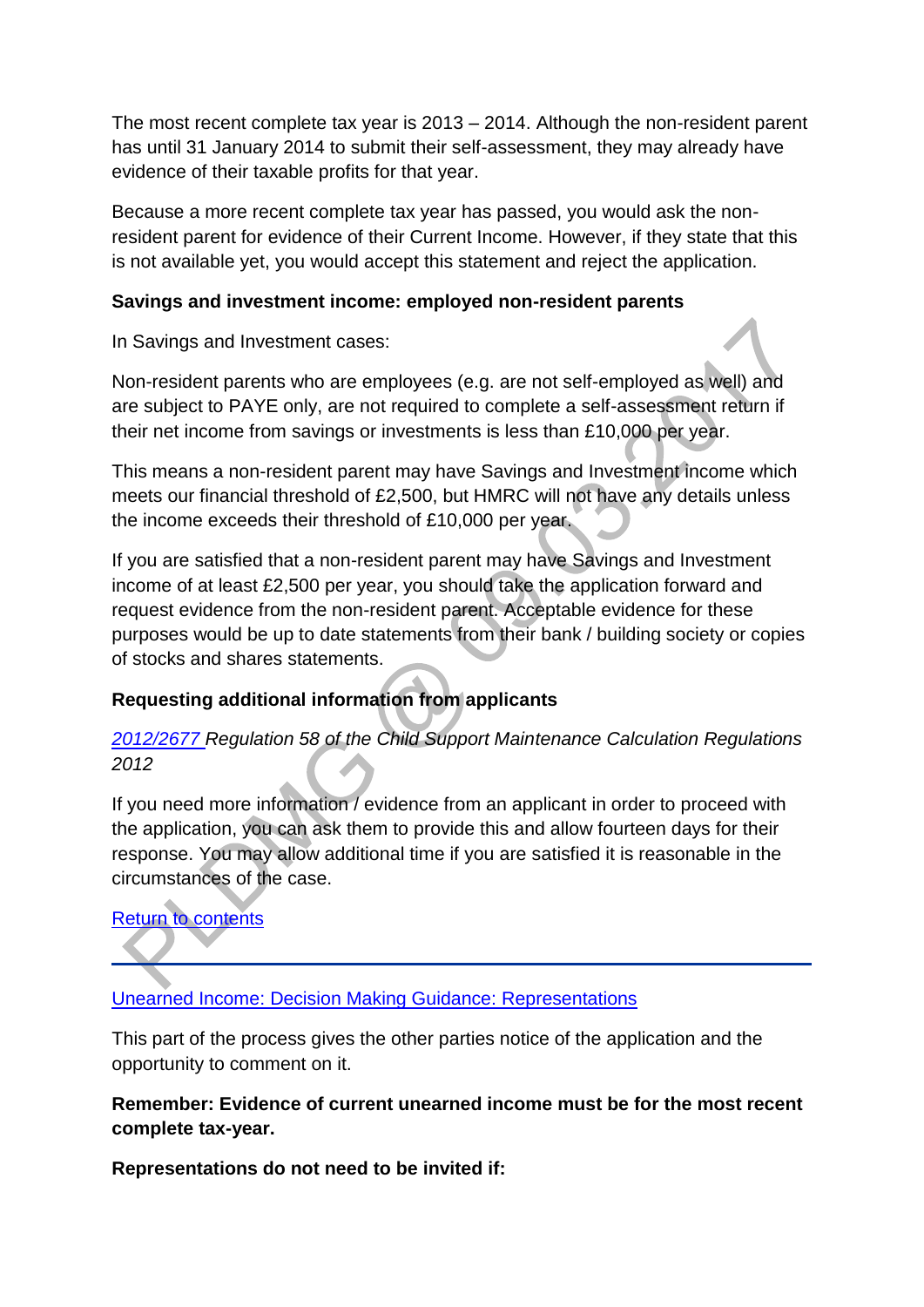*[2012/2677 R](http://www.legislation.gov.uk/uksi/2012/2677)egulation 59(2)(b) of the Child Support Maintenance Calculation Regulations 2012* 

- It is clear from information provided by the applicant / other available sources that the variation will not be successful; or
- HMRC have provided a nil income figure; a figure below the financial threshold; or 'no income details held' and you are not satisfied that it is appropriate to take the application forward on the basis of establishing current income (See below).

Because unearned income variations are based on information from a complete tax year, it will not be appropriate to take an application forward on the basis of establishing current income if:

- HMRC does not hold any income data for the non-resident parent; and
- a more recent complete tax year has not passed that you could establish current unearned income for.

In these circumstances, you do not have sufficient factual information to justify seeking comments from the non-resident parent.

If you need to invite Representations, the process required will depend on who has made the application. The sections below provide further advice for each type of application.

Representations: Application made by parent with care

If the application has been made by the parent with care, the non-resident parent must be:

- notified that an application has been made; and
- informed of the grounds that the application has been made on, including the information obtained from HMRC and any information / evidence provided by the parent with care (unless it falls within the excluded information category); and a
- asked to submit any information / evidence that is needed for a decision to be made (refer to the section on Gathering Information and Evidence for details of the information you may need).

The non-resident parent should be given 14 days to respond. Additional time can be allowed if you are satisfied it is reasonable in the circumstances of the case.

The next action will depend on the non-resident parent's response. Refer to the drop downs below for further advice.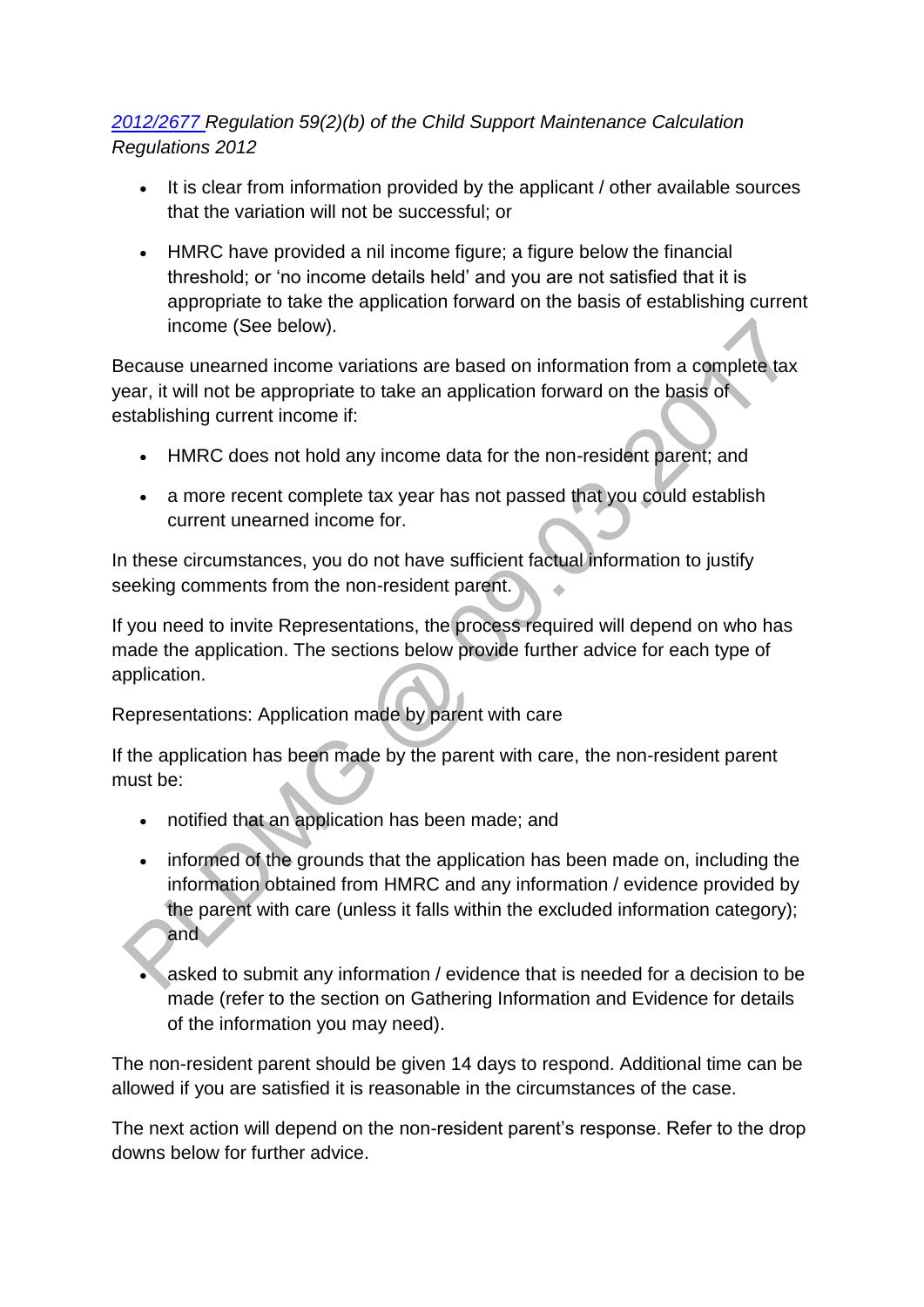# **Non-resident parent agrees the application: positive HMRC figure**

If the non-resident parent agrees the figure supplied by HMRC, then you do not need to obtain any further information. In these circumstances you should notify the parent with care of the income figure obtained before deciding the Variation. Refer to the section on notifying the applicant about Representations for further advice.

# **Non-resident parent agrees application: nil / no income or income below £2,500**

If the response from HMRC stated that:

- the unearned income figure is nil; or
- the unearned income figure is below £2500; or
- no unearned income details are held / there is no match for the non-resident parent

but the non-resident parent:

- agrees that they have unearned income of £2500 or more; and
- provides evidence confirming what this is;

you should notify the parent with care of the income figure obtained before deciding the Variation. Refer to the section on notifying the applicant about Representations for further advice.

# **Non-resident parent fails to respond: positive HMRC figure**

If the non-resident parent fails to respond, but you have obtained a positive income figure from HMRC, you should:

- notify the parent with care of the income figure obtained from HMRC. Refer to the section on notifying the applicant about Representations for further advice and then;
	- decide the application on the basis of this figure.

# **Non-resident parent fails to respond: nil / no income below £2,500**

In these circumstances, you should refer the case to Criminal Compliance for them to try and obtain the information / evidence needed.

### **Non-resident parent contests the application: positive HMRC figure**

If the non-resident parent contests the application on the basis that the figure obtained from HMRC does not reflect their current Unearned Income, they will be required to provide evidence confirming this.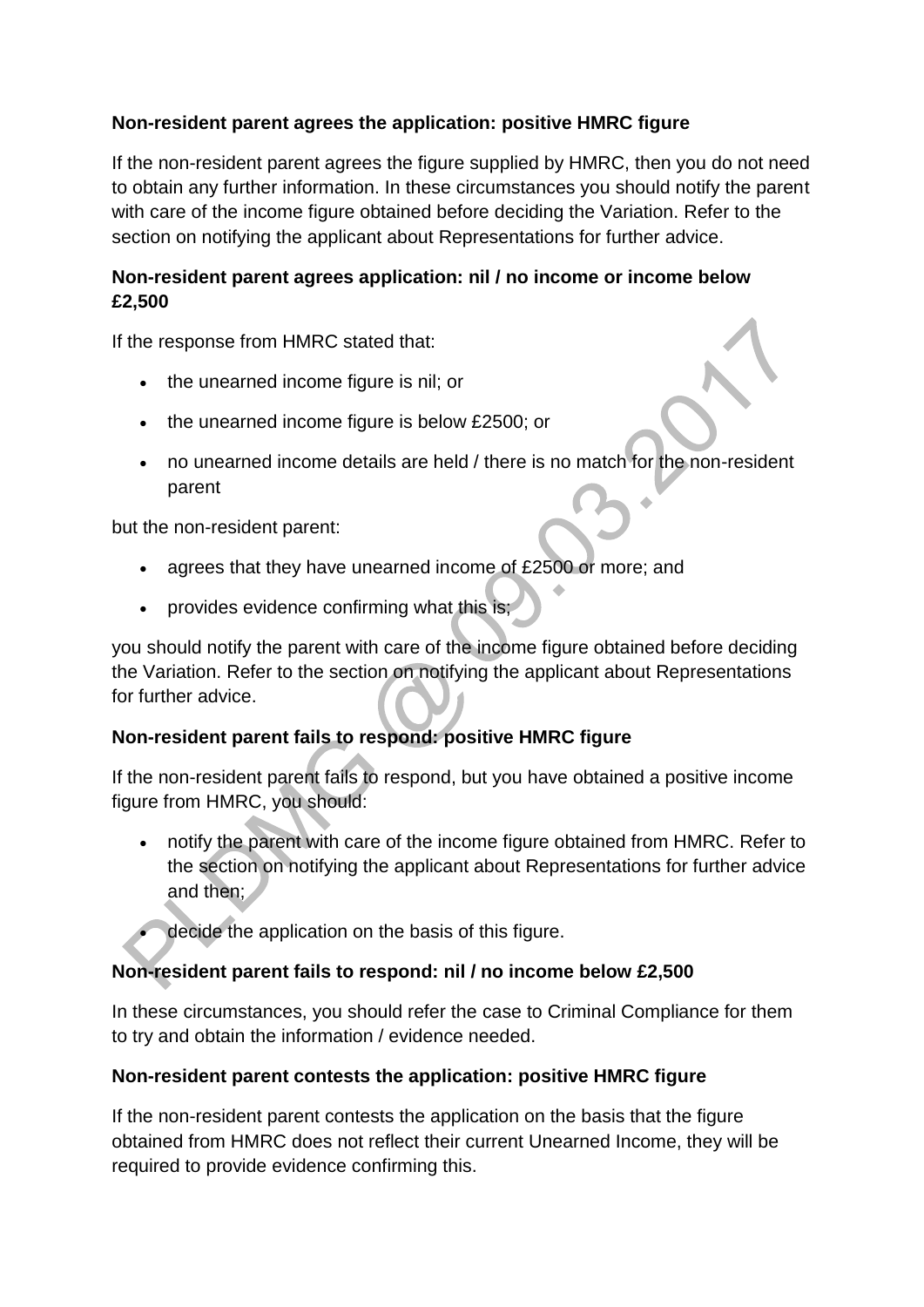Remember: If the non-resident parent provides evidence for a more recent complete tax-year, you should use that income figure to determine the variation. They do not have to show that their Current Unearned Income is at least 25% different to the figure provided by HMRC.

The evidence required will depend on whether:

• the non-resident parent states their Current Unearned Income is a different amount: in these circumstances, they will be required to submit a completed self assessment return for a full tax year later than the one used for the HMRC figure;

or

- the non-resident parent states they no longer have any property or assets that they obtain Unearned Income from. Acceptable evidence for these purposes will be documents confirming that the relevant property / asset has been sold and that they no longer have the proceeds e.g. because they have been used to pay a mortgage or other debts. In these circumstances, the non-resident parent's Unearned Income can be treated as nil.
- This will not apply in cases where the non-resident parent has sold property / assets that they obtained Unearned Income from and invested the proceeds or purchased other property or assets, as they will still have Unearned Income from the new source. In this situation the non-resident parent should be advised that we will continue to take into account the HMRC information unless / until they can provide evidence for a more recent tax year.

If the non-resident parent does not provide the necessary evidence within fourteen days, you should proceed on the basis of the information held.

If the non-resident parent provides the necessary evidence, notify the parent with care of the income figure obtained before deciding the Variation. Refer to the section on notifying the applicant about Representations for further advice.

# **Non-resident parent contest: no / nil HMRC figure / less than £2,500**

If the response from HMRC stated that:

- the unearned income figure is nil; or
- the unearned income figure is below £2500; or
- no unearned income details are held / there is no match for the non-resident parent;

and the non-resident parent responds to your request for information, stating that they do not have any current Unearned Income, you will need to notify the parent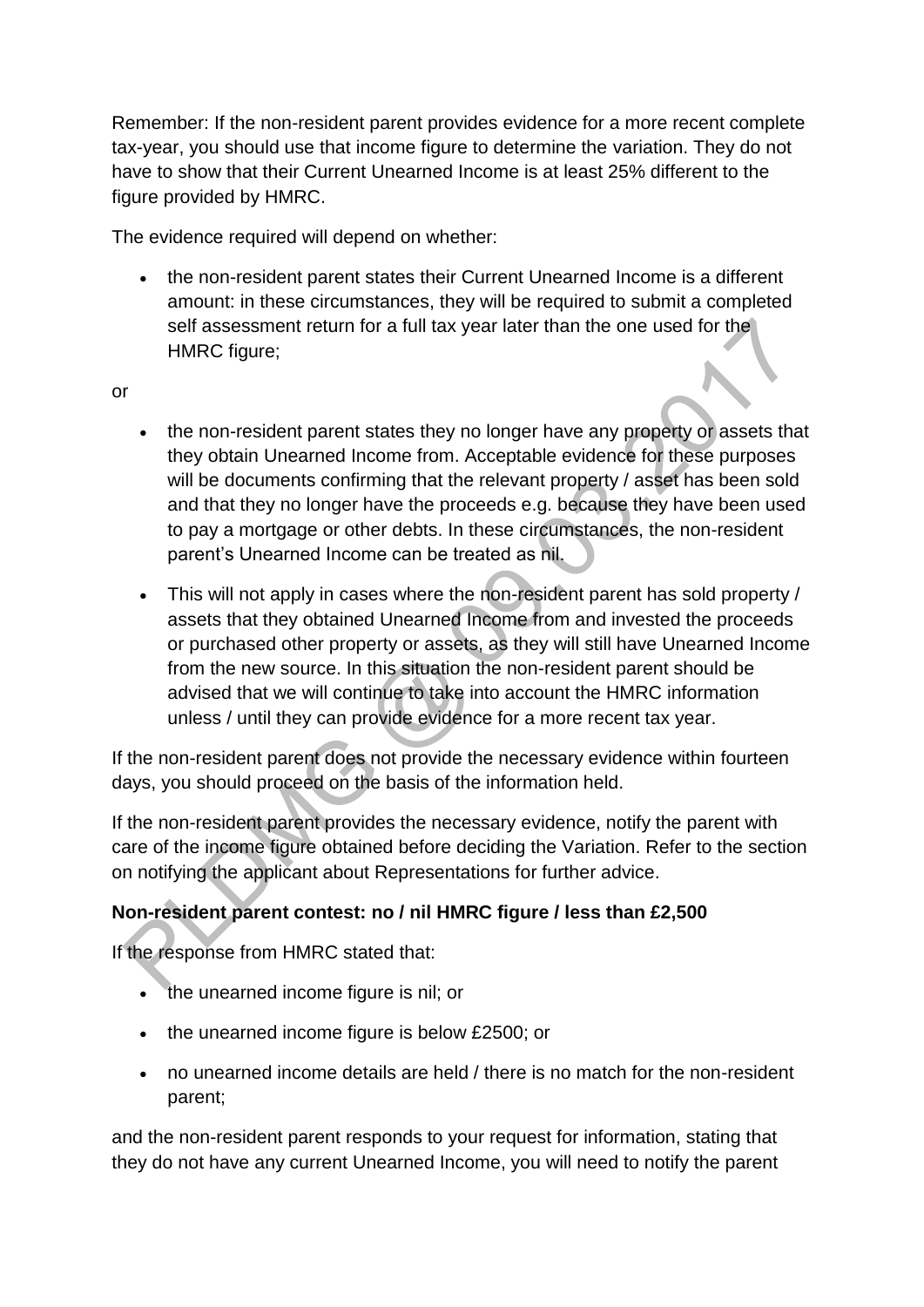with care of this before deciding the Variation. Refer to the section on notifying the applicant about Representations for further advice.

When you are deciding whether to accept the non-resident parent's statement that they do not have any Unearned Income, you should take into account all the information / evidence provided by both parties.

If you are not satisfied that the non-resident parent does not have any current Unearned Income, you should consider a referral to Criminal Compliance.

Notifying the applicant about representations (parent with care applied)

Where the application has been made by the parent with care, they should always be notified about the income figure identified and any representations made by the non-resident parent before you make a decision. They should be given 14 days to respond. You may allow additional time if you are satisfied it is reasonable in the circumstances of the case. The next action will depend on the parent with care's response.

NOTE: any information from the non-resident parent that falls within the excluded categories should not be disclosed to the parent with care.

### **Parent with care: response to representations**

If the parent with care agrees with the facts provided and does not want to make further comments, you can proceed with the application and decide whether to allow the variation.

If they disagree with the facts provided then they should provide further supporting information / evidence.

On receipt of the parent with care's response, you may need to request further information / evidence from the non-resident parent. This will only be necessary if you are unable to make a decision on the basis of the information / evidence provided.

# **Excluded information**

*[2012/2677 R](http://www.legislation.gov.uk/uksi/2012/2677)egulation 59(5) of the Maintenance Calculation Regulations 2012* 

- 1. Medical evidence / advice that has not been disclosed to the applicant or the other party and that you consider could be harmful to the health of the applicant or the other party if disclosed.
- 2. The address of the other party or qualifying child and any other information that could lead to that person / child being located

Representations: Application made by the non-resident parent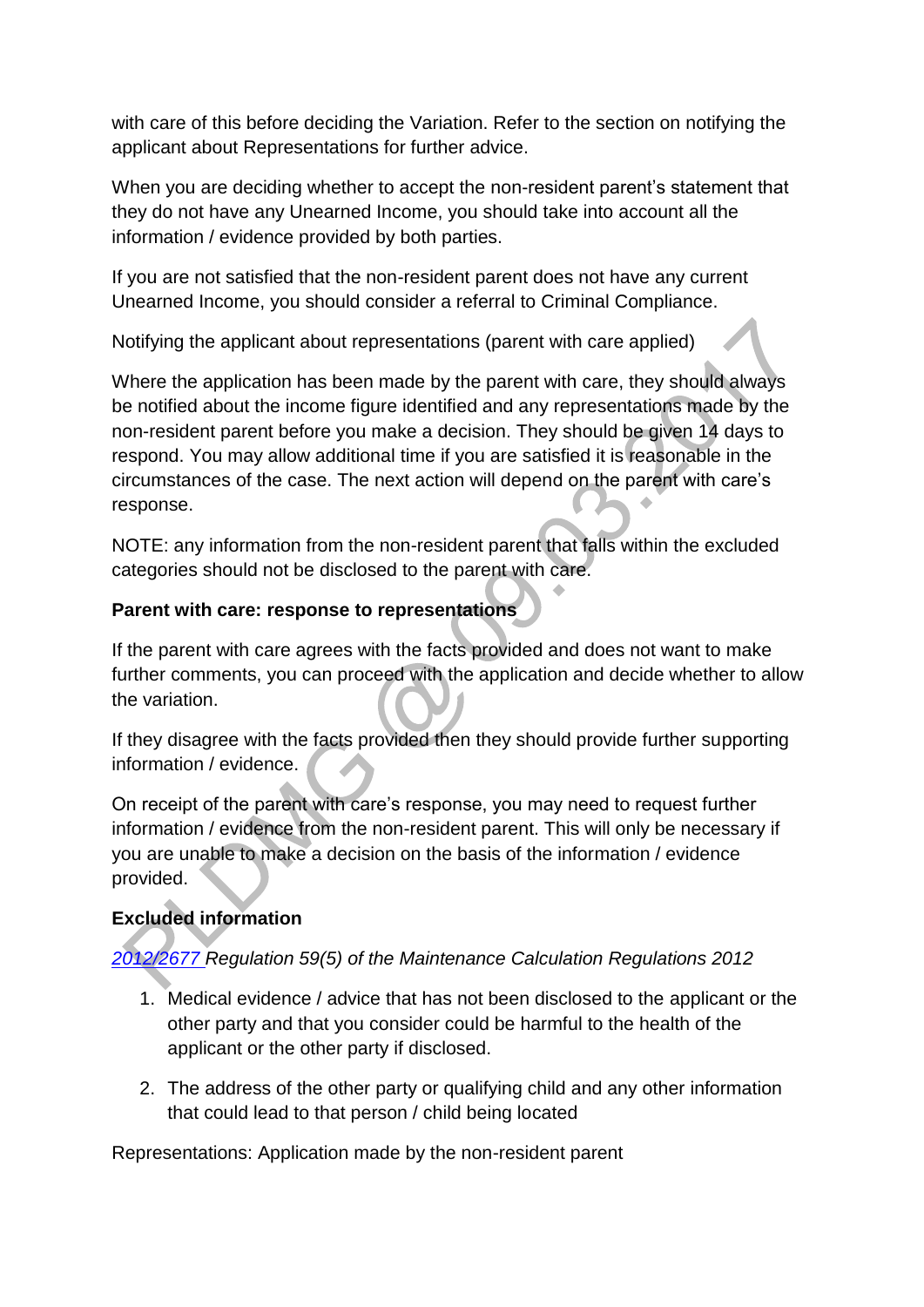If the application has been made by the non-resident parent, the parent with care must be:

- Notified that an application has been made; and
- Informed of the grounds that the application has been made on, including any information / evidence obtained from HMRC or provided by the non-resident parent (unless it falls within the excluded information category); and
- Asked to submit any relevant information / evidence that they would like to be considered.

REMEMBER: if the non-resident parent has more than one parent with care then you should invite representations from all of them

The parent with care should be given 14 days to respond. You may allow additional time if you are satisfied it is reasonable in the circumstances. The next action will depend on the parent with care's response.

### **Parent with care agrees the application**

If the parent with care agrees with the facts provided and does not want to make further comments, you can proceed with the application and decide whether to allow the variation.

### **Parent with care contests the application**

If the parent with care contests the application then they should provide further supporting information / evidence to support their case.

On receipt of the parent with care's representations, you may need to request further information / evidence from the non-resident parent. This will only be necessary if you are unable to make a decision on the basis of the information / evidence provided.

# **Parent with care fails to respond**

If the parent with care fails to respond then you should proceed on the basis of the information held and decide whether to allow the variation.

In most cases, the potential income figure in an unearned income variation will not be identified until we have checked our information sources and / or provided details from the non-resident parent. Although the parent with care has applied for the variation, they will therefore not normally be aware of the income figure that may be used. In view of this, parents with care should always be given the opportunity to comment on the information provided by the non-resident parent during Representations.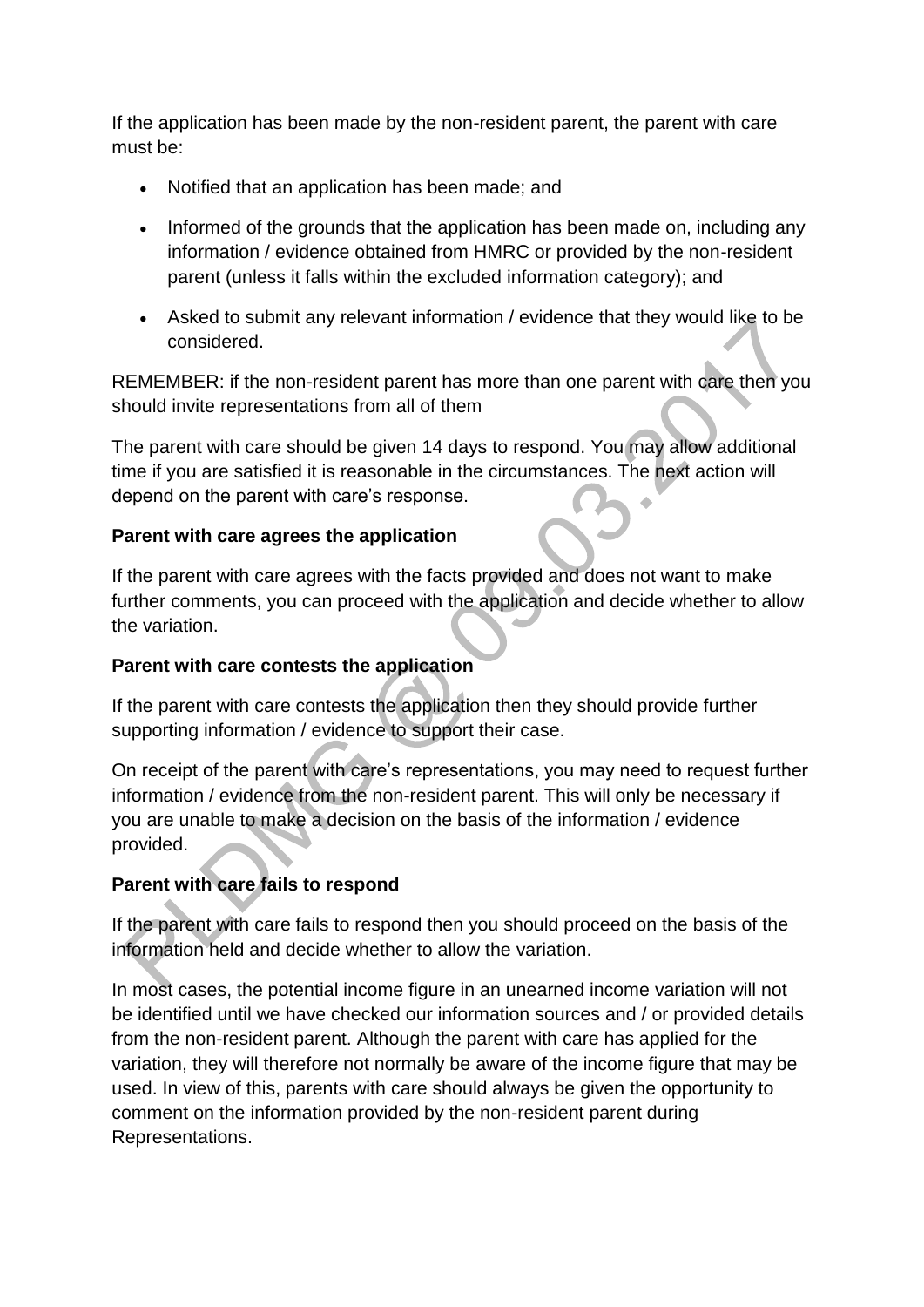If they agree with the facts provided and do not want to make further comments, you can proceed with the application and decide whether to allow the variation.

If they disagree with the facts provided, you should allow them fourteen days to provide further information / evidence.

NOTE: any information from the non-resident parent that falls within the excluded categories should not be disclosed to the parent with care.

[Return to contents](http://np-cmg-sharepoint.link2.gpn.gov.uk/sites/policy-law-and-decision-making-guidance/Pages/Variations/Additional%20Income/Unearned-income.aspx#OverviewContents)

[Unearned Income: Decision Making Guidance: Deciding whether to allow the](http://np-cmg-sharepoint.link2.gpn.gov.uk/sites/policy-law-and-decision-making-guidance/Pages/Variations/Additional%20Income/Unearned-income.aspx)  [variation](http://np-cmg-sharepoint.link2.gpn.gov.uk/sites/policy-law-and-decision-making-guidance/Pages/Variations/Additional%20Income/Unearned-income.aspx)

When you are deciding whether to allow an earned income variation, you will need to consider:

is the financial threshold satisfied?

An application for unearned income can only be agreed if the income amount is equal to or exceeds £2500 per year.

If the financial threshold is satisfied, the whole amount of the income can be considered. You do not have to deduct an amount equivalent to the financial threshold.

Is it just and equitable to allow the variation

[Return to contents](http://np-cmg-sharepoint.link2.gpn.gov.uk/sites/policy-law-and-decision-making-guidance/Pages/Variations/Additional%20Income/Unearned-income.aspx#OverviewContents)

[Unearned Income: Decision Making Guidance: Effect of a variation](http://np-cmg-sharepoint.link2.gpn.gov.uk/sites/policy-law-and-decision-making-guidance/Pages/Variations/Additional%20Income/Unearned-income.aspx)

There is no ground specific guidance for the effect of a variation. Please refer to the overview.

[Return to contents](http://np-cmg-sharepoint.link2.gpn.gov.uk/sites/policy-law-and-decision-making-guidance/Pages/Variations/Additional%20Income/Unearned-income.aspx#OverviewContents)

[Unearned Income: Decision Making Guidance: Changes to a Variation](http://np-cmg-sharepoint.link2.gpn.gov.uk/sites/policy-law-and-decision-making-guidance/Pages/Variations/Additional%20Income/Unearned-income.aspx)

If an unearned Income Variation is already in place, there are two types of changes that can affect it:

- The unearned income amount increases / decreases, or;
- The unearned income ceases.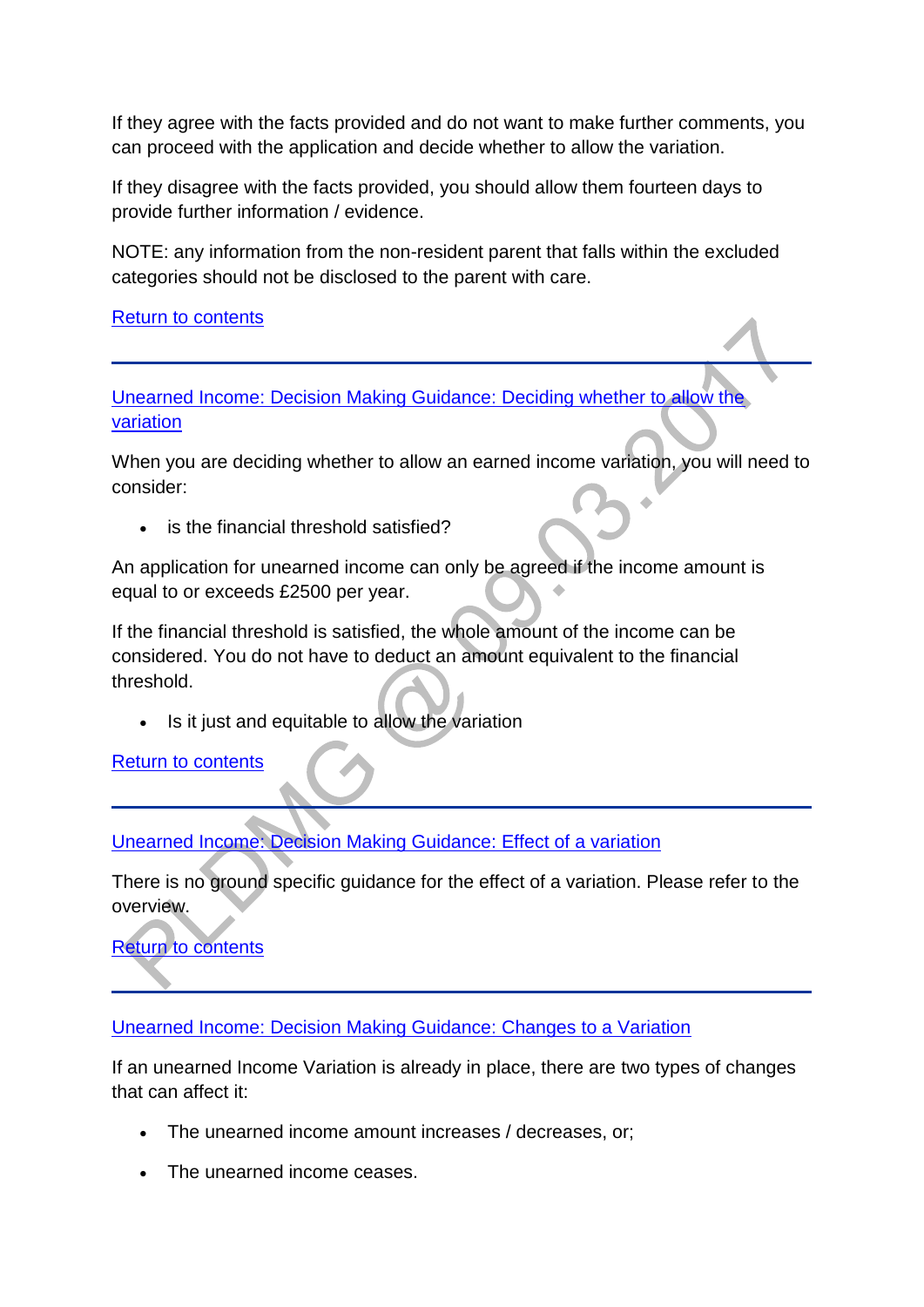The following guidance provides advice on the action you should take if these types of changes are reported.

# **Unearned Income Amount Increases/Decreases**

Notification of changes to Unearned Income amounts will normally be received from the:

- Non-resident parent; or
- Parent with care.

The action you need to take will depend on who has reported the change.

# **Parent with care reports change**

If a parent with care reports a change in the non-resident parent's Unearned Income, you should ask them to provide a valid reason why they think the change has occurred, and whether they can provide any evidence to confirm this.

REMEMBER: The non-resident parent must have evidence for a more recent complete tax year than the year that the current figure is based on for a change in Unearned Income to be taken into account.

Before contacting the non-resident parent you should:

- Check the tax year that the existing Variation is based on, and
- Decide whether a more recent complete tax year has passed.

If a more recent complete tax year has not passed, then you should refuse to accept the application for supersession. This is not a refusal to supersede and therefore you do not need to notify the non-resident parent of this decision. An official refusal to supersede decision (which carries appeal rights) only occurs when you have accepted an application for supersession and have made a decision based on further investigation, e.g. you have contacted the non-resident parent.

If a more recent complete tax year has passed you should ask the non-resident parent whether they have evidence of their unearned income for the most recent complete tax year. Acceptable evidence will be a completed self assessment return

Depending on the time of year, the non-resident parent may not have this return ready. If this is the case, you should reject the application. Refer to the guidance on HMRC tax years and self assessments for an example of this scenario.

If the non-resident parent does have evidence for the most recent complete tax year then you should proceed with the supersession to update the variation.